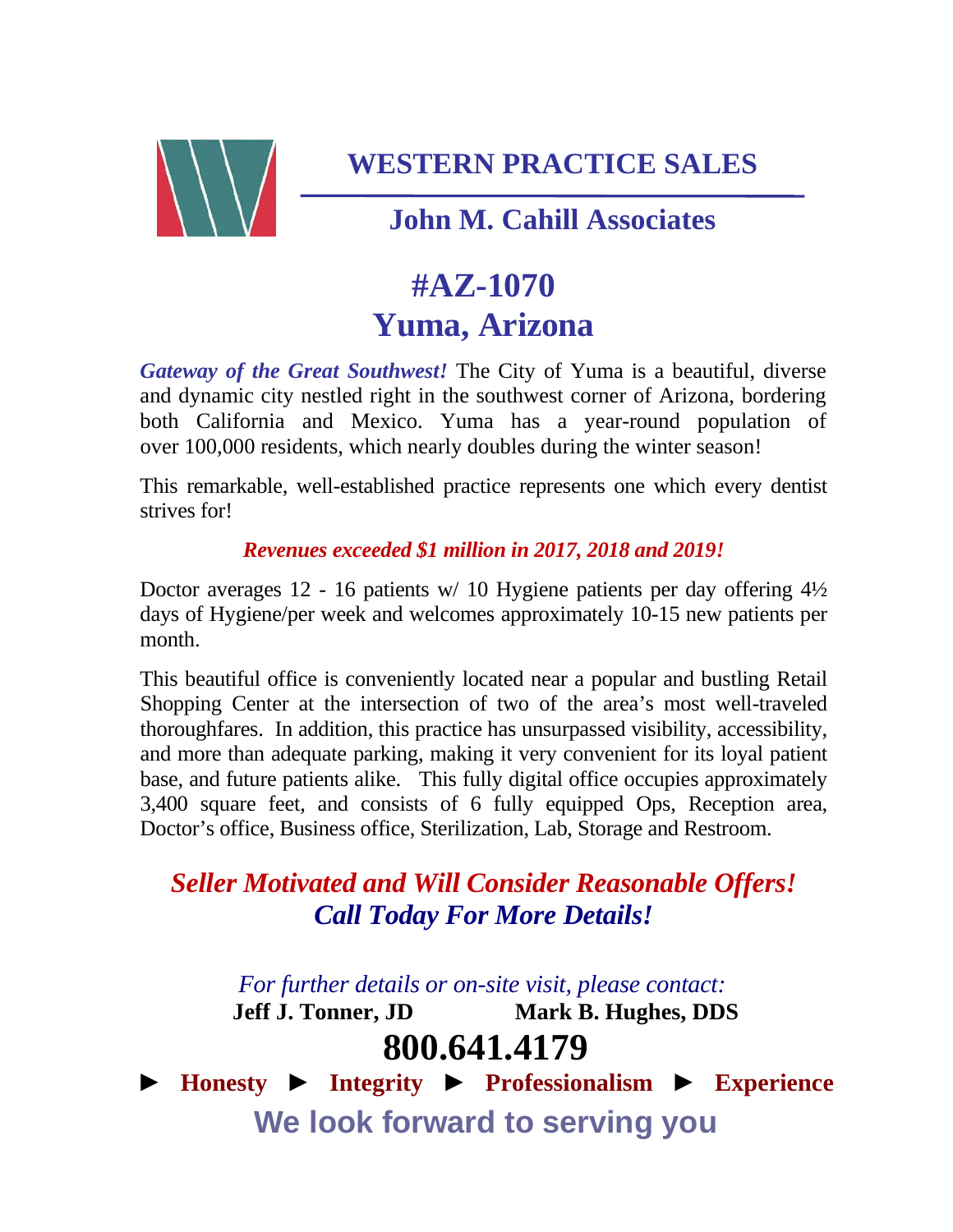$\overline{\phantom{a}}$ 

#### **#AZ-1070 WESTERN PRACTICE SALES / JOHN CAHILL ASSOCIATES**

#### **PRACTICE INFORMATION SHEET**

| <b>OFFICE OPERATION INFORMATION</b>                                                                                                                                                                                                                                                                                                |                                                                                          |                |                                                                              |                             |                     |              |                      |                |
|------------------------------------------------------------------------------------------------------------------------------------------------------------------------------------------------------------------------------------------------------------------------------------------------------------------------------------|------------------------------------------------------------------------------------------|----------------|------------------------------------------------------------------------------|-----------------------------|---------------------|--------------|----------------------|----------------|
|                                                                                                                                                                                                                                                                                                                                    | <b>SUN</b>                                                                               | <b>MON</b>     | <b>TUE</b>                                                                   | <b>WED</b>                  |                     | <b>THUR</b>  | <b>FRI</b>           | <b>SAT</b>     |
| <b>Office Hours</b>                                                                                                                                                                                                                                                                                                                |                                                                                          | $8 - 6$        | $7:30 - 5$                                                                   | $8 - 6$                     |                     | $8 - 6$      | $7 - 3$ alt*         |                |
| Doctor's Hours                                                                                                                                                                                                                                                                                                                     |                                                                                          | $8 - 6$        | $7:30 - 5$                                                                   | $8 - 6$                     |                     | $8 - 6$      | $7 - 3$ alt*         |                |
| <b>Hygienist Hours</b>                                                                                                                                                                                                                                                                                                             |                                                                                          |                | 41/2 Hygiene days/per week - Hours are adjustable and vary based on Schedule |                             |                     |              |                      |                |
| *Office Open Every other Friday                                                                                                                                                                                                                                                                                                    |                                                                                          |                |                                                                              |                             |                     |              |                      |                |
| Type of Practice:                                                                                                                                                                                                                                                                                                                  | <b>General</b>                                                                           |                | Reason for Selling:<br><b>Retirement</b>                                     |                             |                     |              |                      |                |
| Years established:                                                                                                                                                                                                                                                                                                                 | $\sim$ 35 yrs                                                                            |                |                                                                              | Days worked past 12 months: |                     |              |                      |                |
| <b>OFFICE SPACE &amp; LEASE INFORMATION</b>                                                                                                                                                                                                                                                                                        |                                                                                          |                |                                                                              |                             |                     |              |                      |                |
|                                                                                                                                                                                                                                                                                                                                    | Is the building/suite owned? Yes<br>Is building available for purchase?<br>Yes           |                |                                                                              |                             |                     |              |                      |                |
|                                                                                                                                                                                                                                                                                                                                    | N/A<br>Is the space leased?<br>Is lease renewable?<br>N/A<br>Is lease assignable?<br>N/A |                |                                                                              |                             |                     |              |                      |                |
| Term of Lease:                                                                                                                                                                                                                                                                                                                     | <b>Seller Owns Suite</b><br>Expiration date:<br>N/A                                      |                |                                                                              |                             |                     |              |                      |                |
| Do you share space with another dentist?<br>N/A                                                                                                                                                                                                                                                                                    |                                                                                          |                |                                                                              |                             |                     |              |                      |                |
| Rent per month<br><b>Negotiable - TBD</b><br>Common area, maintenance fees /taxes included?                                                                                                                                                                                                                                        |                                                                                          |                |                                                                              |                             |                     |              |                      |                |
|                                                                                                                                                                                                                                                                                                                                    | If not included, current amount?<br>Are utilities included? If yes, which?               |                |                                                                              |                             |                     |              |                      |                |
| Is the rent considered above, below or at fair market value?                                                                                                                                                                                                                                                                       |                                                                                          |                |                                                                              |                             |                     |              |                      |                |
| Type of Building:                                                                                                                                                                                                                                                                                                                  | Condo                                                                                    |                | Free-standing                                                                |                             | <b>Professional</b> | $\mathbf{X}$ | <b>Retail Center</b> |                |
| Office Square footage:                                                                                                                                                                                                                                                                                                             |                                                                                          | 3400 sq ft     | Carpet?                                                                      | Yes                         |                     |              | Air conditioning?    | Yes            |
|                                                                                                                                                                                                                                                                                                                                    | Number of fully equipped ops: 6<br>Plumbed for additional ops? No                        |                |                                                                              |                             |                     |              |                      |                |
| Reception area: Yes                                                                                                                                                                                                                                                                                                                |                                                                                          | Dark room:     | Yes                                                                          | Doctor's office:            |                     | Yes          | Lab:                 | Yes            |
| Business office: Yes                                                                                                                                                                                                                                                                                                               |                                                                                          | Restrooms:     | Yes, 2                                                                       | Sterilization:              |                     | Yes          | Storage:             | Yes            |
| Laser:                                                                                                                                                                                                                                                                                                                             | <b>Yes</b>                                                                               | Digital X-ray: | Yes                                                                          | Intra-oral Camera:          |                     | Yes          | Cerec:               | N <sub>0</sub> |
| popular Retail<br><b>Shopping</b><br><b>Center</b><br>Located near<br>commercial amenities at the intersection of two busy, well-<br>Description of office building, Location and<br>traveled business thoroughfares in busy corridor w<br>attributes of practice (a brief description):<br>excellent visibility and accessibility |                                                                                          |                |                                                                              |                             |                     |              |                      |                |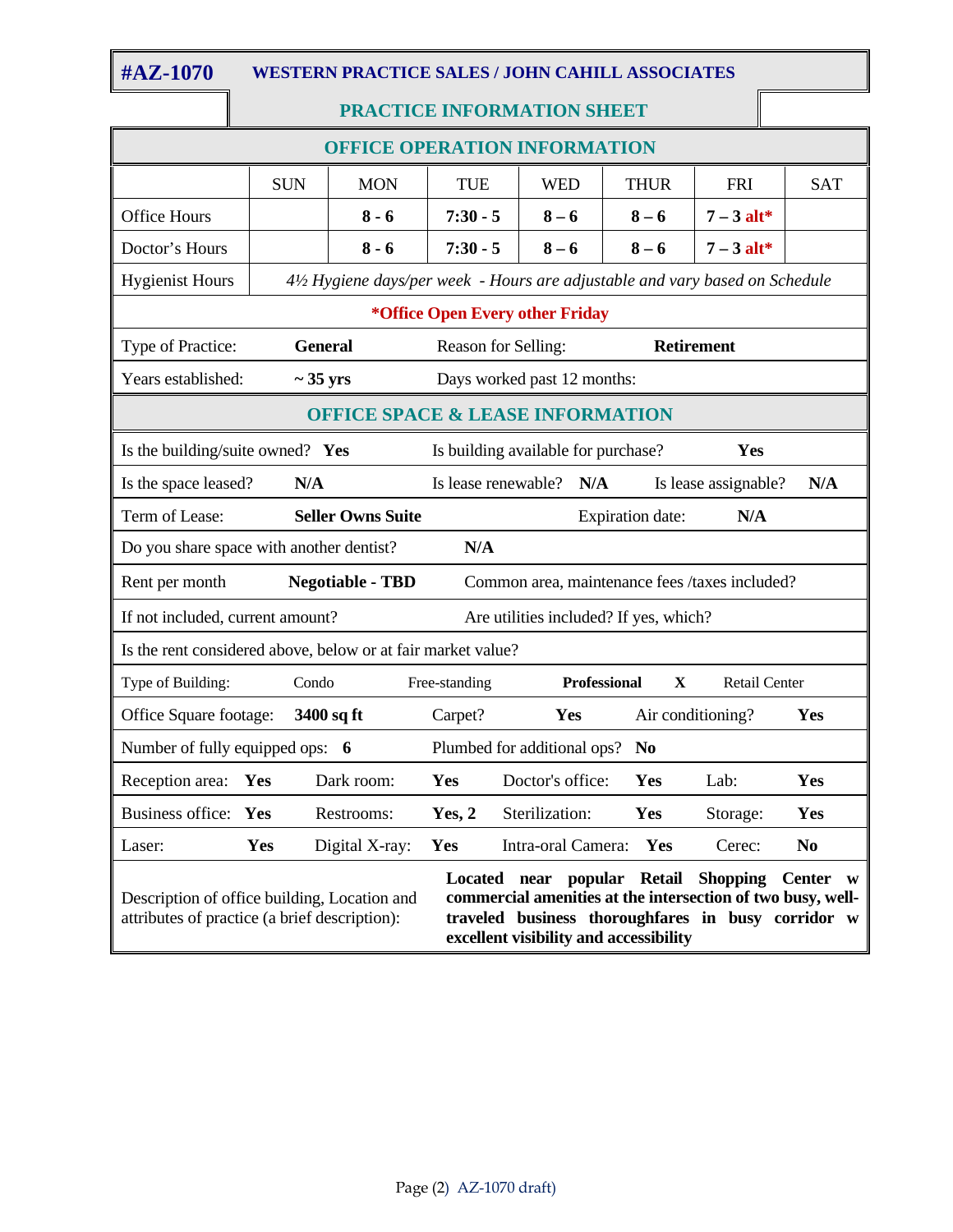| <b>PATIENT DEMOGRAPHICS</b>                                                                                                                                                                                                                                                                                                                                                                                                    |                                                          |                |                         |                                                                                          |       |                          |                |
|--------------------------------------------------------------------------------------------------------------------------------------------------------------------------------------------------------------------------------------------------------------------------------------------------------------------------------------------------------------------------------------------------------------------------------|----------------------------------------------------------|----------------|-------------------------|------------------------------------------------------------------------------------------|-------|--------------------------|----------------|
| Breakdown of Service/Procedures as a percentage of Collections:                                                                                                                                                                                                                                                                                                                                                                |                                                          |                |                         |                                                                                          |       |                          |                |
| Preventative/Hygiene 12.21                                                                                                                                                                                                                                                                                                                                                                                                     |                                                          | Diagnostic     | 11.73                   | Adjunctive                                                                               | 2.04  | Dentures                 | 8.22           |
| <b>General Operative</b>                                                                                                                                                                                                                                                                                                                                                                                                       | 36.69                                                    | Endo           | 5.49                    | Ortho/TMJ                                                                                | 2.27  | Perio                    | 3.89           |
| <b>Oral Surgery</b>                                                                                                                                                                                                                                                                                                                                                                                                            | 5.84                                                     | Cosmetic       |                         | Crown/Bridge                                                                             | 11.61 |                          |                |
| What services/procedures are referred out? (Oral Surgery, Endo, Perio, Pedo, etc.)                                                                                                                                                                                                                                                                                                                                             |                                                          |                |                         |                                                                                          |       |                          |                |
|                                                                                                                                                                                                                                                                                                                                                                                                                                | Refer complex procedures of all of the above Specialties |                |                         |                                                                                          |       |                          |                |
| Type of patients as a percentage of Collections:                                                                                                                                                                                                                                                                                                                                                                               |                                                          |                |                         |                                                                                          |       |                          |                |
| Private Pay $\underline{\hspace{1em}36.65\%}$ Insurance $\underline{\hspace{1em}63.35\%}$ PPO 0 Denti-Cal 0 Capitation (HMO) 0 Other                                                                                                                                                                                                                                                                                           |                                                          |                |                         |                                                                                          |       |                          |                |
| Does your practice participate in "Care Credit"?                                                                                                                                                                                                                                                                                                                                                                               |                                                          |                | Yes                     |                                                                                          |       |                          |                |
| List Preferred Provider, Health Care Provider and Capitation Plans now in place:                                                                                                                                                                                                                                                                                                                                               |                                                          |                |                         |                                                                                          |       |                          |                |
| MetLife, United Concordia and United Concordia - Tri Care, A lot of VA Patients, No Capitation Plans                                                                                                                                                                                                                                                                                                                           |                                                          |                |                         |                                                                                          |       |                          |                |
| <b>Estimated Number of Active Patient Files</b>                                                                                                                                                                                                                                                                                                                                                                                |                                                          |                |                         | Number to be defined by Buyer's Due Diligence Process*                                   |       |                          |                |
| *SELLER IN NO WAY WARRANTS THE EXACT ACCURACY OF PATIENT FILES. IT IS THE BUYER'S<br>RESPONSIBILITY TO DEFINE AND VERIFY ACTIVE PATIENT<br>VALUE IS PREDOMINANTLY DETERMINED BY SELLER'S COLLECTIONS.<br><b>SELLER'S COLL</b><br><b>ECTIONS CAN BE</b><br><b>INDICATIVE OF THE NUMBER OF ACTIVE PATIENTS AND TYPE OF PROCEDURES PERFORMED.</b>                                                                                 |                                                          |                |                         |                                                                                          |       |                          |                |
| Average number of New Patients per month for past 12 months:<br>$~10 - 15$                                                                                                                                                                                                                                                                                                                                                     |                                                          |                |                         |                                                                                          |       |                          |                |
| Per-Doctor: $\sim$ 12 - 16<br>Per-Hygienist:<br>~10<br>Average number of patients per day?                                                                                                                                                                                                                                                                                                                                     |                                                          |                |                         |                                                                                          |       |                          |                |
| Hygiene days per week:                                                                                                                                                                                                                                                                                                                                                                                                         |                                                          | $4\frac{1}{2}$ |                         | Percentage of Production by Hygiene:                                                     |       |                          | $\sim 12 + \%$ |
| Average age of patients:<br><b>Family Range</b>                                                                                                                                                                                                                                                                                                                                                                                |                                                          |                |                         |                                                                                          |       |                          |                |
| Does the office have Nitrous Oxide?                                                                                                                                                                                                                                                                                                                                                                                            |                                                          |                | Yes, plumbed in All OPs |                                                                                          |       |                          |                |
| Type of recall system used?                                                                                                                                                                                                                                                                                                                                                                                                    |                                                          |                |                         | <b>Dentrix Recall Cards and Reminder Calls</b>                                           |       |                          |                |
| Number of recalls per month?                                                                                                                                                                                                                                                                                                                                                                                                   |                                                          |                |                         |                                                                                          |       |                          |                |
| Einstein Dental SEO & Website Optimization<br>What types of Practice Promotions are in effect?                                                                                                                                                                                                                                                                                                                                 |                                                          |                |                         |                                                                                          |       |                          |                |
| Phone Book Advertising?*                                                                                                                                                                                                                                                                                                                                                                                                       |                                                          | <b>Yes</b>     |                         | * Phone book advertising contracts will be the responsibility of buyer after transition. |       |                          |                |
| <b>EQUIPMENT &amp; LEASEHOLDS</b><br>Occasionally some specialized items may be excluded from the sale, such as: Articulators, Endo and/or Implant Systems. These<br>items will be referenced as "excluded" on Seller's Equipment list. In addition, Buyer understands that the following items may also<br>be excluded from the sale: diplomas, certificates, cameras, photographs, artwork and miscellaneous personal items. |                                                          |                |                         |                                                                                          |       |                          |                |
| Describe age and characteristics of leasehold improvements:                                                                                                                                                                                                                                                                                                                                                                    |                                                          |                |                         |                                                                                          |       |                          |                |
| Average age of Equipment:<br>$\sim$ 10 yrs, Computer and Dentrix upgrade in progress                                                                                                                                                                                                                                                                                                                                           |                                                          |                |                         |                                                                                          |       |                          |                |
| Any equipment leases?                                                                                                                                                                                                                                                                                                                                                                                                          |                                                          | N <sub>0</sub> |                         | Equipment is right/left-handed/convertible?                                              |       | <b>Right/Convertible</b> |                |